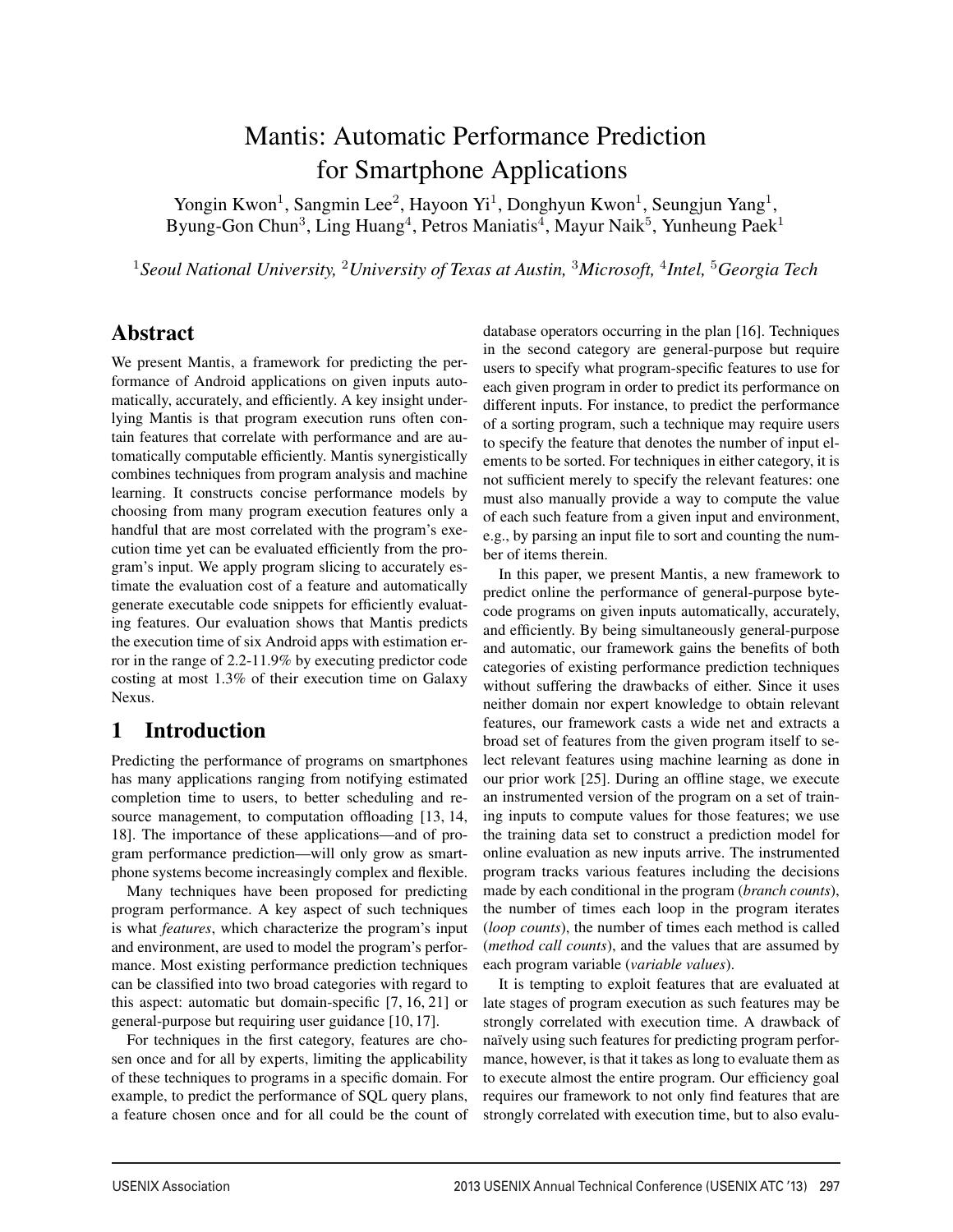

Figure 1: The Mantis offline stage.

ate those features significantly faster than running the program to completion.

To exploit such late-evaluated features, we use a program analysis technique called *program slicing* [44, 46]. Given a feature, slicing computes the set of all statements in the program that may affect the value of the feature. Precise slicing could prune large portions of the program that are irrelevant to the evaluation of features. Our slices are stand-alone executable programs; thus, executing them on program inputs provides both the evaluation cost and the value of the corresponding feature. Our application of slicing is novel; in the past, slicing has primarily been applied to program debugging and understanding.

We have implemented Mantis for Android applications and applied it to six CPU-intensive applications (Encryptor, Path Routing, Spam Filter, Chess Engine, Ringtone Maker, and Face Detection) on three smartphone hardware platforms (Galaxy Nexus, Galaxy S2, and Galaxy S3). We demonstrate experimentally that, with Galaxy Nexus, Mantis can predict the execution time of these programs with estimation error in the range of 2.2-11.9%, by executing slices that cost at most 1.3% of the total execution time of these programs. The results for Galaxy S2 and Galaxy S3 are similar. We also show that the predictors are accurate thanks to Android's scheduling policy even when the ambient CPU load on the smartphones increases.

We summarize the key contributions of our work:

- We propose a novel framework that automatically generates performance predictors using programexecution features with program slicing and machine learning.
- We have implemented our framework for Androidsmartphone applications and show empirically that it can predict the execution time of various applications accurately and efficiently.

The rest of the paper is organized as follows. We present the architecture of our framework in Section 2. Sections 3 and 4 describe our feature instrumentation and performance-model generation, respectively. Section 5 describes predictor code generation using program slicing. In Section 6 we present our system implementation and evaluation results. Finally, we discuss related work in Section 7 and conclude in Section 8.

## 2 Architecture

In Mantis, we take a new white-box approach to automatically generate system performance predictors. Unlike traditional approaches, we extract information from the execution of the program, which is likely to contain key features for performance prediction. This approach poses the following two key challenges:

- What are good program features for performance prediction? Among many features, which ones are relevant to performance metrics? How do we model performance with relevant features?
- How do we compute features cheaply? How do we automatically generate code to compute feature values for prediction?

Mantis addresses the above challenges by synergistically combining techniques from program analysis and machine learning.

Mantis has an offline stage and an online stage. The offline stage, depicted in Figure 1, consists of four components: a feature instrumentor, a profiler, a performancemodel generator, and a predictor code generator.

The feature instrumentor (Section 3), takes as input the program whose performance is to be predicted, and a set of *feature instrumentation schemes*. A scheme specifies a broad class of program features that are potentially correlated with the program's execution time. Examples of schemes include a feature for counting the number of times each conditional in the program evaluates to true, a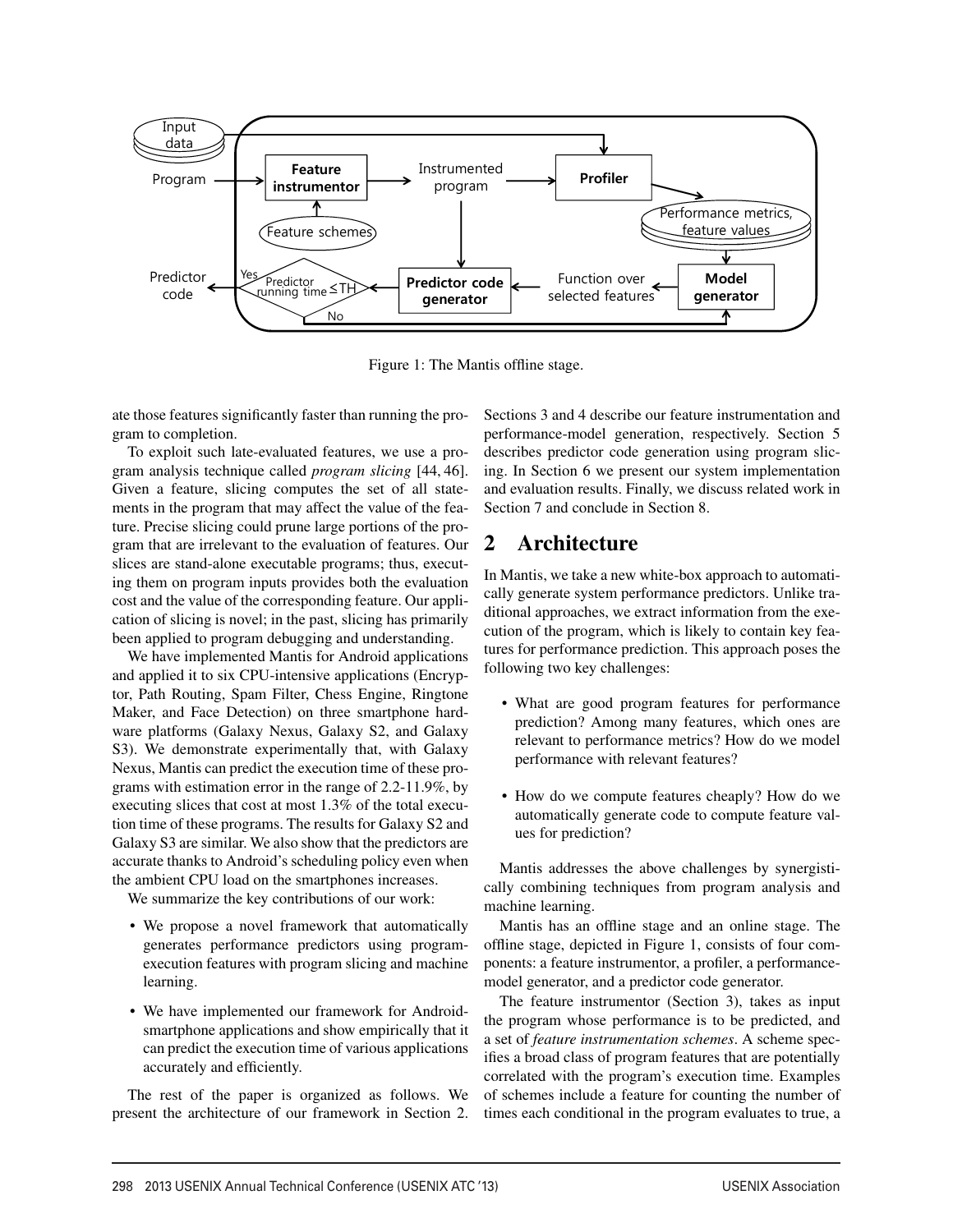feature for the average of all values taken by each integertyped variable in the program, etc. The feature instrumentor instruments the program to collect the values of features  $(f_1, ..., f_M)$  as per the schemes.

Next, the profiler takes the instrumented program and a set of user-supplied program inputs  $(I_1, ..., I_N)$ . It runs the instrumented program on each of these inputs and produces, for each input  $I_i$ , a vector of feature values  $(v_{i1},..., v_{iM})$ . It also runs the original program on the given inputs and measures the performance metric (e.g., execution time  $(t_i)$ ) of the program on that input.

The performance-model generator (Section 4) performs sparse nonlinear regression on the feature values and execution times obtained by the profiler, and produces a function  $(\lambda)$  that approximates the program's execution time using a subset of features  $(f_{i1}, ..., f_{iK})$ . In practice, only a tiny fraction of all M available features is chosen  $(K \ll M)$  since most features exhibit little variability on different program inputs, are not correlated or only weakly correlated with execution time, or are equivalent in value to the chosen features and therefore redundant.

As a final step, the predictor code generator (Section 5) produces for each of the chosen features a code snippet from the instrumented program. Since our requirement is to efficiently predict the program's execution time on given inputs, we need a way to efficiently evaluate each of the chosen features  $(f_{i1}, ..., f_{iK})$  from program inputs.

We apply program slicing to extract a small code snippet that computes the value of each chosen feature. A precise slicer would prune large portions of the original program that are irrelevant to evaluating a given feature and thereby provide an efficient way to evaluate the feature. In practice, however, our framework must be able to tolerate imprecision. Besides, independent of the slicer's precision, certain features will be inherently expensive to evaluate: e.g., features whose value is computed upon program termination, rather than derived from the program's input. We define a feature as *expensive to evaluate* if the execution time of its slice exceeds a threshold (TH) expressed as a fraction of program execution time. If any of the chosen features  $(f_{i1}, ..., f_{iK})$  is expensive, then via the *feedback loop* in Figure 1 (at the bottom), our framework re-runs the model generator, this time without providing it with the rejected features. The process is repeated until the model generator produces a set of features, all of which are deemed inexpensive by the slicer. In summary, the output of the offline stage of our framework is a predictor, which consists of a function  $(\lambda)$  over the final chosen features that approximates the program's execution time, along with a feature evaluator for the chosen features.

The online stage is straightforward: it takes a program input from which the program's performance must be predicted and runs the predictor module, which executes the feature evaluator on that input to compute feature values,

and uses those values to compute  $\lambda$  as the estimated execution time of the program on that input.

### 3 Feature Instrumentation

We now present details on the four instrumentation schemes we consider: *branch counts*, *loop counts*, *method-call counts*, and *variable values*. Our overall framework, however, generalizes to all schemes that can be implemented by the insertion of simple trackingstatements into binaries or source.

Branch Counts: This scheme generates, for each conditional occurring in the program, two features: one counting the number of times the branch evaluates to true in an execution, and the other counting the number of times it evaluates to false. Consider the following simple example:

|  | if $(b == true)$ { |                               |  |  |
|--|--------------------|-------------------------------|--|--|
|  |                    | $/*$ heavy computation $*/$ } |  |  |

The execution time of this example would be strongly correlated with each of the two features generated by this scheme for condition (b =  $\pm$  rue). In this case, the two features are mutually-redundant and our performancemodel generator could use either feature for the same cost. But the following example illustrates the need for having both features:

for ( int i = 0; i < n; i ++) { i f ( a [ i ] == 2 ) { */ \* light computation \* /* } else { */ \* heavy computation \* /* } }

Picking the wrong branch of a conditional to count could result in a weakly correlated feature, penalizing prediction accuracy. The false-branch count is highly correlated with execution time, but the true-branch count is not.

Loop Counts: This scheme generates, for each loop occurring in the program, a feature counting the number of times it iterates in an execution. Clearly, each such feature is potentially correlated with execution time.

Method Call Counts: This scheme generates a feature counting the number of calls to each procedure. In case of recursive calls of methods, this feature is likely to correlate with execution time.

Variable Values: This scheme generates, for each statement that writes to a variable of primitive type in the program, two features tracking the sum and average of all values written to the variable in an execution. One can also instrument versions of variable values in program execution to capture which variables are static and what value changes each variable has. However, this creates too many feature values and we resort to the simpler scheme.

We instrument variable values for a few reasons. First, often the variable values obtained from input parameters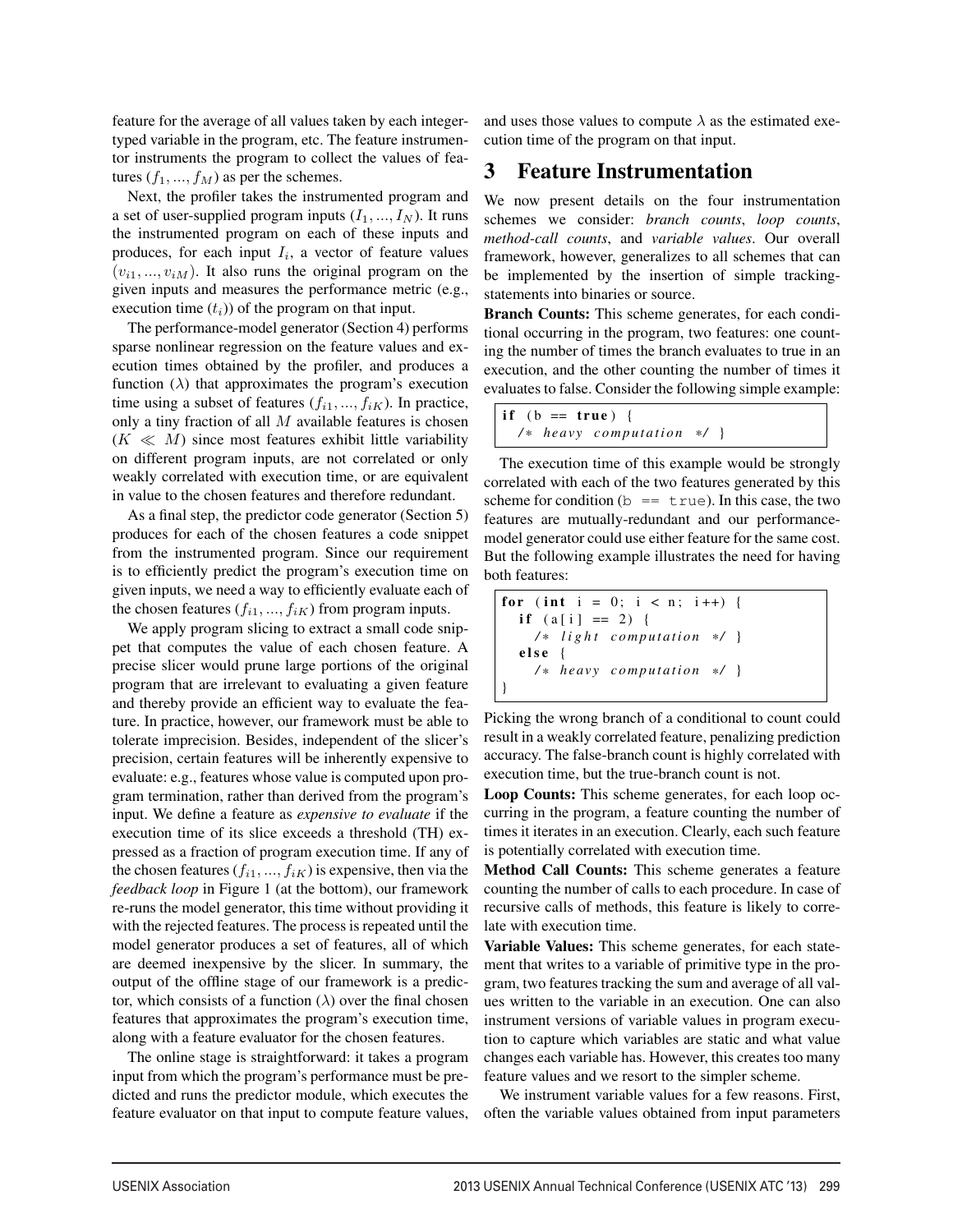and configurations are changing infrequently, and these values tend to affect program execution by changing control flow. Second, since we cannot instrument all functions (e.g., system call handlers), the values of parameters to such functions may be correlated with their executiontime contribution; in a sense, variable values enable us to perform black-box prediction for the components of a program's execution trace that we cannot analyze. The following example illustrates this case:

```
int time = setfromargs (args);
Thread . sleep ( time );
```
Similarly, variable value features can be equivalent to other types of features but significantly cheaper to compute. For example, consider the following Java program snippet:

```
void main (String [] args) {
  int n = Integer . parseInt (args[0]);
  for (int i = 0; i < n; i++) \{ \dots \}}
```
This program's execution time depends on the number of times the loop iterates, but the value of n can be used to estimate that number without executing the loop in the feature evaluator.

Other Features: We also considered the first  $k$  values (versions) of each variable. Our intuition is that often the variable values obtained from input parameters and configurations are changing infrequently, and these values tend to affect program execution by changing control flow. We rejected this feature since the sum and average metric captures infrequently-changing variable values well, and tracking  $k$  versions incurs higher instrumentation overheads. There might be other features that are helpful to prediction; exploring such features is future work.

## 4 Performance Modeling

Our feature instrumentation schemes generate a large number of features (albeit linear in the size of the program for the schemes we consider). Most of these features, however, are not expected to be useful for the performance prediction. In practice we expect a small number of these features to suffice in explaining the program's execution time well, and thereby seek a compact performance model, that is, a function of (nonlinear combinations of) just a few features that accurately approximates execution time. Unfortunately, we do not know a priori this handful of features and their nonlinear combinations that predict execution time well.

For a given program, our feature instrumentation profiler outputs a data set with  $N$  samples as tuples of  $\{t_i, \mathbf{v}_i\}_{i=1}^N$ , where  $t_i \in \mathbb{R}$  denotes the  $i^{th}$  observation of execution time, and  $v_i$  denotes the  $i<sup>th</sup>$  observation of the vector of M features.

Least square regression is widely used for finding the best-fitting  $\lambda(\mathbf{v}, \beta)$  to a given set of responses  $t_i$  by minimizing the sum of the squares of the residuals [23]. However, least square regression tends to overfit the data and create complex models with poor interpretability. This does not serve our purpose since we have a lot of features but desire only a small subset of them to contribute to the model.

Another challenge we faced was that linear regression with feature selection would not capture all interesting behaviors by practical programs. Many such programs have non-linear, e.g., polynomial, logarithmic, or polylogarithmic complexity. So we were interested in non-linear models, which can be inefficient for the large number of features we had to contend with.

Regression with best subset selection finds for each  $K \in \{1, 2, ..., M\}$  the subset of size K that gives the smallest Residual Sum of Squares (RSS). However, it is a discrete optimization problem and is known to be NP-hard [23]. In recent years a number of approximate algorithms have been proposed as efficient alternatives for simultaneous feature selection and model fitting. Widely used among them are LASSO (Least Absolute Shrinkage and Selection Operator) [43] and FoBa [48], an adaptive forward-backward greedy algorithm. The former, LASSO, is based on model regularization, penalizing low-selectivity, high-complexity models. It is a convex optimization problem, so efficiently solvable [15, 27]. The latter, FoBa, is an iterative greedy pursuit algorithm: during each iteration, only a small number of features are actually involved in model fitting, adding or removing the chosen features at each iteration to reduce the RSS. As shown FoBa has nice theoretical properties and efficient inference algorithms [48].

For our system, we chose the SPORE-FoBa algorithm, which we proposed [25], to build a predictive model from collected features. In our work, we showed that SPORE-FoBa outperforms LASSO and FoBa. The FoBa component of the algorithm helps cut down the number of interesting features first, and the SPORE component builds a fixed-degree (d) polynomial of all selected features, on which it then applies sparse, polynomial regression to build the model. For example, using a degree-2 polynomial with feature vector  $\mathbf{v} = [x_1 \ x_2]$ , we expand out  $(1 + x_1 + x_2)^2$  to get terms 1,  $x_1$ ,  $x_2$ ,  $x_1^2$ ,  $x_1x_2$ ,  $x_2^2$ , and use them as basis functions to construct the following function for regression:

$$
f(\mathbf{v}) = \beta_0 + \beta_1 x_1 + \beta_2 x_2 + \beta_3 x_1^2 + \beta_4 x_1 x_2 + \beta_5 x_2^2.
$$

The resulting model can capture polynomial or subpolynomial program complexities well thanks to Taylor expansion, which characterizes the vast majority of practical programs.

For a program whose execution time may dynamically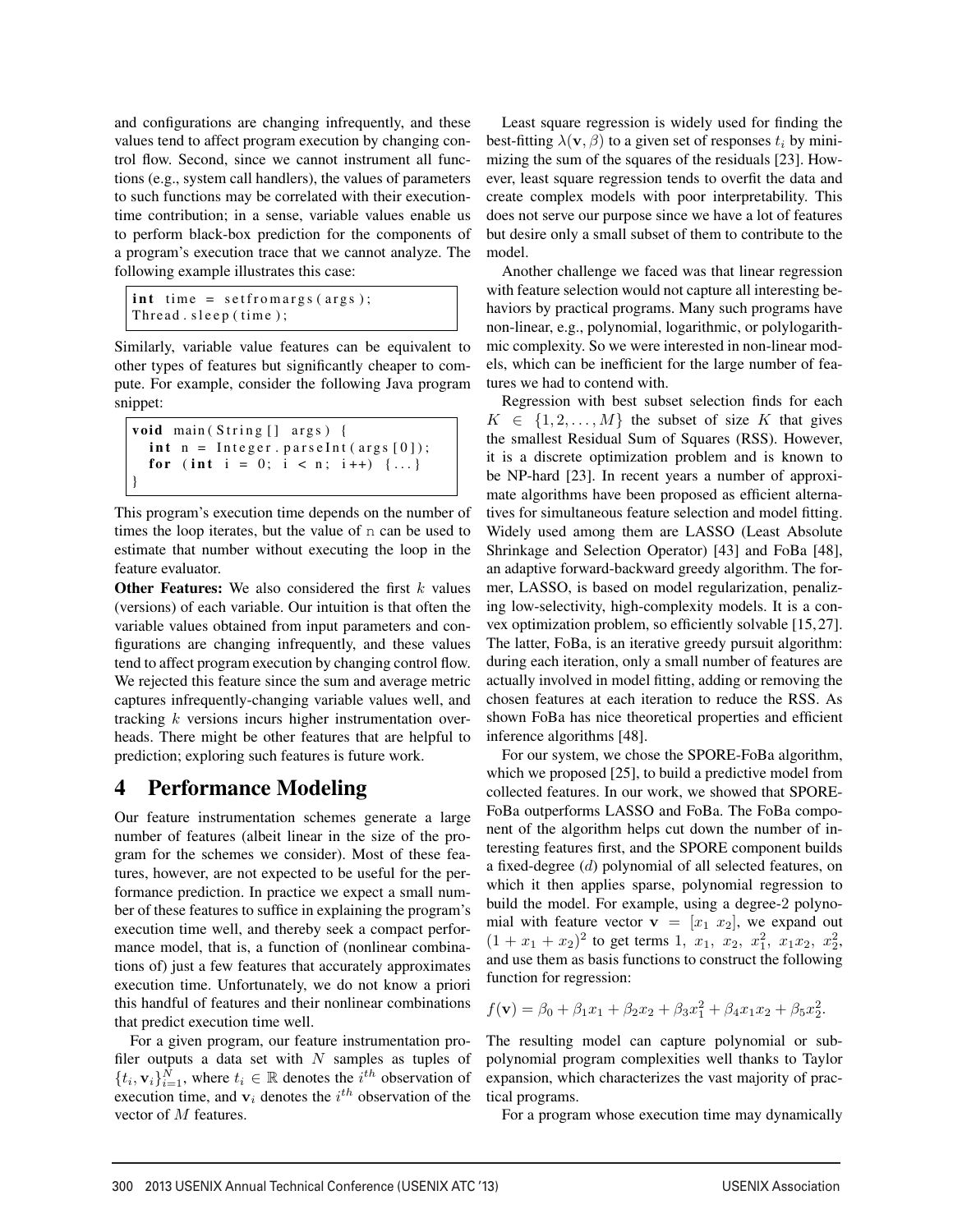change over time as the workload changes, our performance model should evolve accordingly. The model can evolve in two ways: 1) the set of (non-linear) feature terms used in the model change; 2) with a fixed set of feature terms, their coefficients  $\beta'_j s$  change. For a relatively stable program, we expect the former changes much less frequently than the latter. Using methods based on Stochastic Gradient Descent [9], it is feasible to update the set of feature terms and their coefficients  $\beta'_j s$  online upon every execution time being collected.

## 5 Predictor Code Generation

The function output by the performance model generator is intended to efficiently predict the program's execution time on given program inputs. This requires a way to efficiently evaluate the features that appear in the function on those inputs. Many existing techniques rely on users to provide feature evaluators. A key contribution of our approach is the use of *static program slicing* [44, 46] to automatically extract from the (instrumented) program efficient feature evaluators in the form of *executable slices* stand-alone executable programs whose sole goal is to evaluate the features. This section explains the rationale underlying our feature slicing (Section 5.1), describes the challenges of slicing and our approach to addressing them (Section 5.2), and provides the design of our slicer (Section 5.3).

#### 5.1 Rationale

Given a program and a *slicing criterion*  $(p, v)$ , where v is a program variable in scope at program point p, a *slice* is an executable sub-program of the given program that yields the same value of  $v$  at  $p$  as the given program, on all inputs. The goal of static slicing is to yield as small a sub-program as possible. It involves computing data and control dependencies for the slicing criterion, and excluding parts of the program upon which the slicing criterion is neither data- nor control-dependent.

In the absence of user intervention or slicing, a naïve approach to evaluate features would be to simply execute the (instrumented) program until all features of interest have been evaluated. This approach, however, can be grossly inefficient. Besides, our framework relies on feature evaluators to obtain the cost of each feature, so that it can iteratively reject costly features from the performance model. Thus, the naïve approach to evaluate features could grossly overestimate the cost of cheap features. We illustrate these problems with the naïve approach using two examples.

**Example 1:** A Java program may read a system property lazily, late in its execution, and depending upon its value decide whether or not to perform an expensive computation:

```
...; / / expensive computation S1
String s = System.getProperty (...);if (s.\text{equals}(\ldots)) {
  f_true ++; // feature instrumentation
  ...; / / expensive computation S2
}
```
In this case, feature  $f$ \_true generated by our framework to track the number of times the above branch evaluates to true will be highly predictive of the execution time. However, the naïve approach for evaluating this feature will always perform the expensive computation denoted by S1. In contrast, slicing this program with slicing criterion (p\_exit, f\_true), where p\_exit is the exit point of the program, will produce a feature evaluator that excludes  $S1$  (and  $S2$ ), assuming the value of  $f$  true is truly independent of computation S1 and the slicer is precise enough.

Example 2: This example illustrates a case in which the computation relevant to evaluating a feature is interleaved with computation that is expensive but irrelevant to evaluating the feature. The following program opens an input text file, reads each line in the file, and performs an expensive computation on it (denoted by the call to the process method):

```
Reader r = new Reader(new File(name));String s;
while ((s = r.readLine()) != null) {
  f_loop ++; // feature inst .
  process (s ); // expensive computation
}
```
Assuming the number of lines in the input file is strongly correlated with the program's execution time, the only highly predictive feature available to our framework is f\_loop, which tracks the number of iterations of the loop. The naïve approach to evaluate this feature will perform the expensive computation denoted by the process method in each iteration, even if the number of times the loop iterates is independent of it. Slicing this program with slicing criterion (p\_exit, f\_loop), on the other hand, can yield a slice that excludes the calls to process(s).

The above two examples illustrate cases where the feature is fundamentally cheap to evaluate but slicing is required because the program is written in a manner that intertwines its evaluation with unrelated expensive computation.

### 5.2 Slicer Challenges

There are several key challenges to effective static slicing. Next we discuss these challenges and the approaches we take to address them. Three of these are posed by program artifacts—procedures, the heap, and concurrency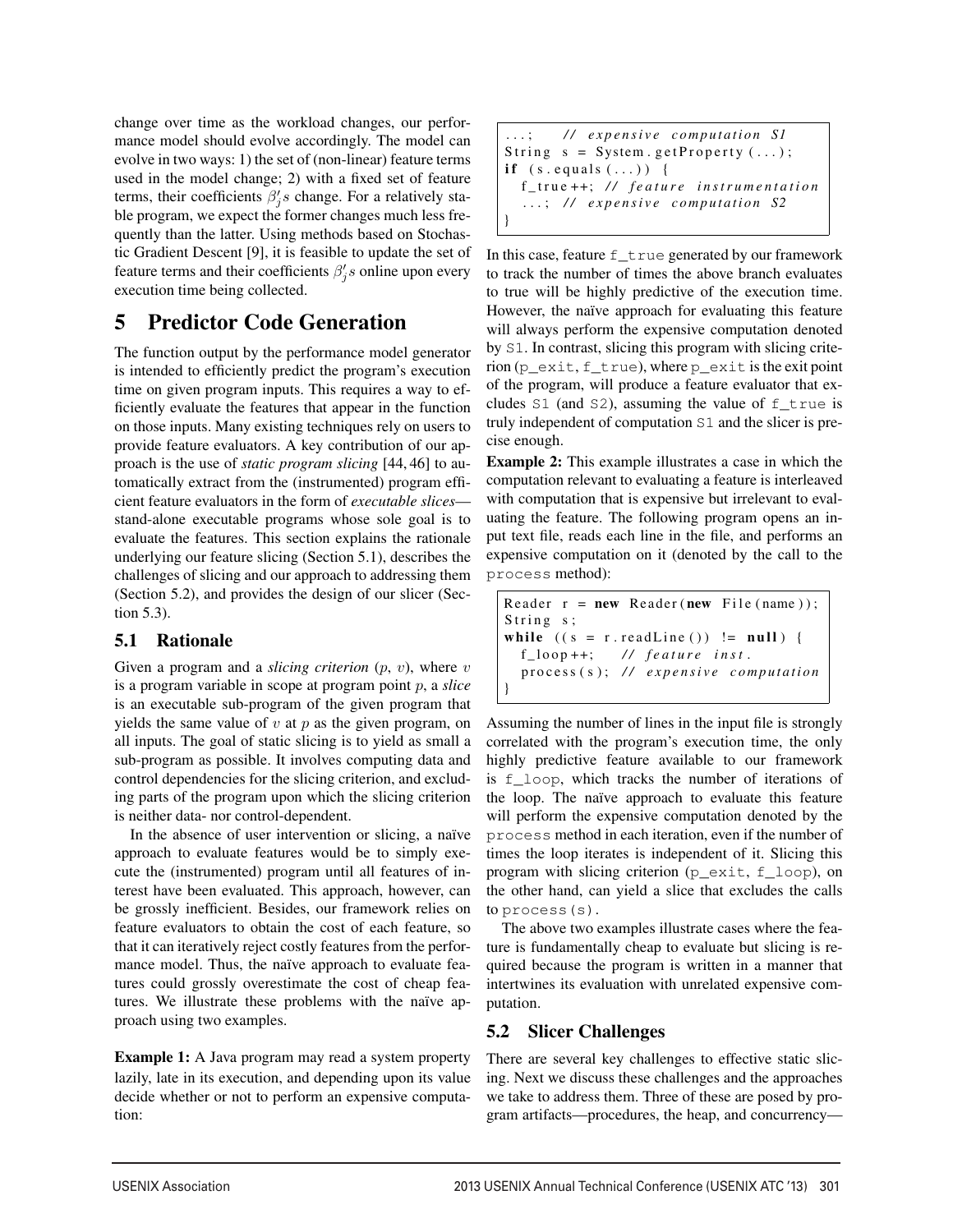and the fourth is posed by our requirement that the slices be executable.

Inter-procedural Analysis: The slicer must compute data and control dependencies efficiently and precisely. In particular, it must propagate these dependencies *contextsensitively*, that is, only along inter-procedurally realizable program paths—doing otherwise could result in inferring false dependencies and, ultimately, grossly imprecise slices. Our slicer uses existing precise and efficient inter-procedural algorithms from the literature [24, 33].

Alias Analysis: False data dependencies (and thereby false control dependencies as well) can also arise due to *aliasing*, i.e., two or more expressions pointing to the same memory location. Alias analysis is expensive. The use of an imprecise alias analysis by the slicer can lead to false dependencies. Static slicing needs may-alias information—analysis identifying expressions that may be aliases in at least some executions—to conservatively compute all data dependencies. In particular, it must generate a data dependency from an instance field write u.f (or an array element write u[i]) to a read  $v \cdot f$  (or  $v[i]$ ) in the program if  $u$  and  $v$  may-alias. Additionally, static slicing can also use must-alias information if available (expressions that are always aliases in all executions), to kill dependencies that no longer hold as a result of instance field and array element writes in the program. Our slicer uses a flow- and context-insensitive may-alias analysis with object allocation site heap abstraction [29].

Concurrency Analysis: Multi-threaded programs pose an additional challenge to static slicing due to the possibility of inter-thread data dependencies: reads of instance fields, array elements, and static fields (i.e., global variables) are not just data-dependent on writes in the same thread, but also on writes in other threads. Precise static slicing requires a precise static race detector to compute such data dependencies. Our may-alias analysis, however, suffices for our purpose (a race detector would perform additional analyses like thread-escape analysis, mayhappen-in-parallel analysis, etc.)

Executable Slices: We require slices to be executable. In contrast, most of the literature on program slicing focuses on its application to program debugging, with the goal of highlighting a small set of statements to help the programmer debug a particular problem (e.g., Sirdharan et al. [40]). As a result, their slices do not need to be executable. Ensuring that the generated slices are executable requires extensive engineering so that the run-time does not complain about malformed slices, e.g., the first statement of each constructor must be a call to the super constructor even though the body of that super constructor is sliced away, method signatures must not be altered, etc.

#### 5.3 Slicer Design

Our slicer combines several existing algorithms to produce executable slices. The slicer operates on a threeaddress-like intermediate representation of the bytecode of the given program.

Computing System Dependence Graph: For each method reachable from the program's root method (e.g., main) by our call-graph analysis, we build a Program Dependence Graph (PDG) [24], whose nodes are statements in the body of the method and whose edges represent intra-procedural data/control dependencies between them. For uniform treatment of memory locations in subsequent steps of the slicer, this step also performs a modref analysis<sup>1</sup> and creates additional nodes in each PDG denoting implicit arguments for heap locations and globals possibly read in the method, and return results for those possibly modified in the method.

The PDGs constructed for all methods are stitched into a System Dependence Graph (SDG) [24], which represents inter-procedural data/control dependencies. This involves creating extra edges (so-called linkage-entry and linkage-exit edges) linking actual to formal arguments and formal to actual return results, respectively.

In building PDGs, we handle Java native methods, which are built with JNI calls, specially. We implement simple stubs to represent these native methods for the static analysis. We examine the code of the native method and write a stub that has the same dependencies between the arguments of the method, the return value of the method, and the class variables used inside the method as does the native method itself. We currently perform this step manually. Once a stub for a method is written, the stub can be reused for further analyses.

Augmenting System Dependence Graph: This step uses the algorithm by Reps, Horwitz, Sagiv, and Rosay [33] to augment the SDG with summary edges, which are edges summarizing the data/control dependencies of each method in terms of its formal arguments and return results.

Two-Pass Reachability: The above two steps are more computationally expensive but are performed once and for all for a given program, independent of the slicing criterion. This step takes as input a slicing criterion and the augmented SDG, and produces as output the set of all statements on which the slicing criterion may depend. It uses the two-pass backward reachability algorithm proposed by Horwitz, Reps, and Binkley [24] on the augmented SDG.

Translation: As a final step, we translate the slicer code based on intermediate representation to bytecode.

Extra Steps for Executable Slices: A set of program

<sup>1</sup>This finds all expressions that a method may *mod*ify-*ref* erence directly, or via some method it transitively calls.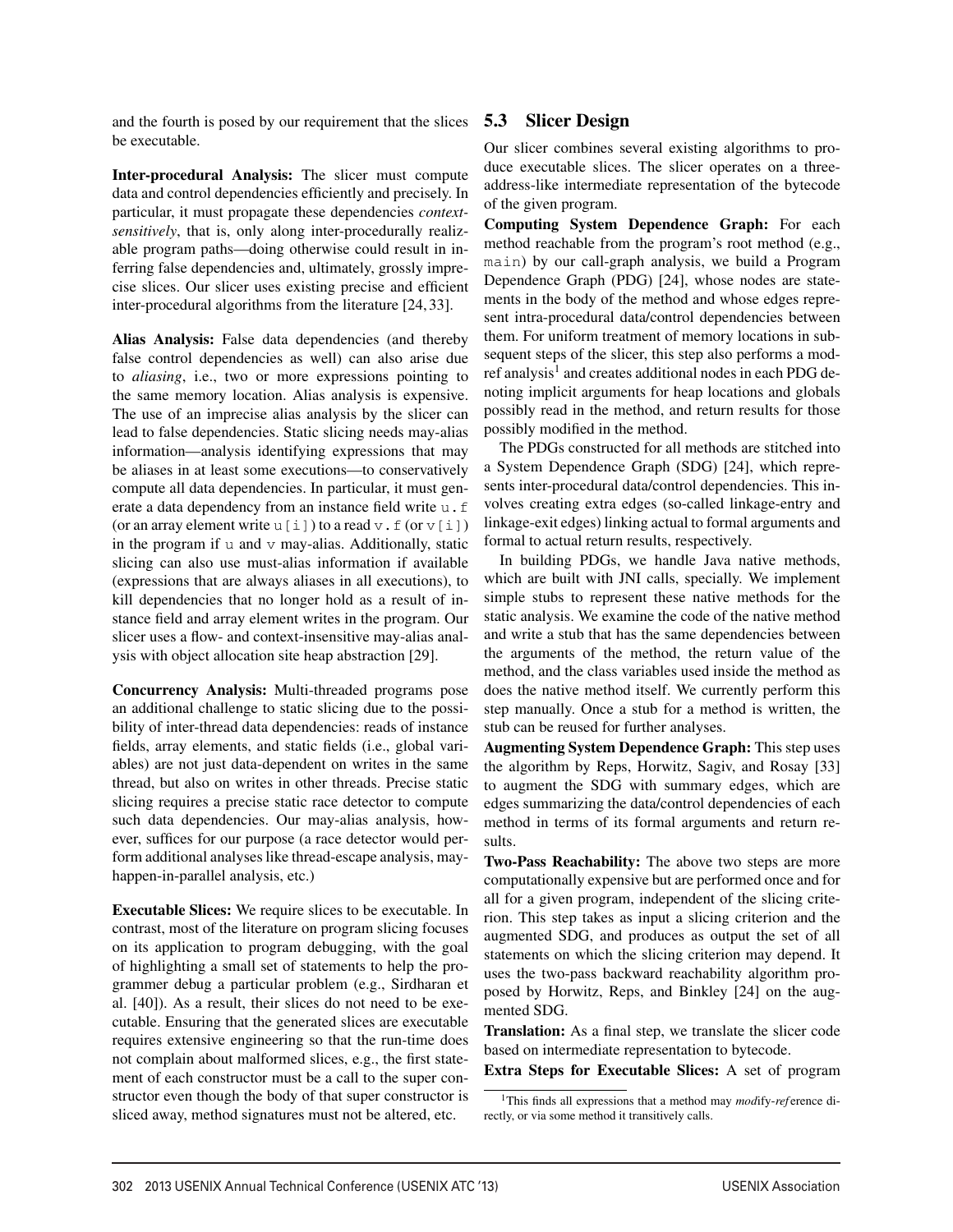

Figure 2: Mantis prototype toolchain.

statements identified by the described algorithm may not meet Java language requirements. This problem needs to be resolved to create executable slices.

First, we need to handle accesses to static fields and heap locations (instance fields and array elements). Therefore, when building an SDG, we identify all such accesses in a method and create formal-in vertices for those read and formal-out for those written along with corresponding actual-in and actual-out vertices. Second, there may be uninitialized parameters if they are not included in a slice. We opt to keep method signatures, hence we initialize them with default values. Third, there are methods not reachable from a main method but rather called from the VM directly (e.g., class initializers). These methods will not be included in a slice by the algorithm but still may affect the slicing criterion. Therefore, we do not slice out such code. Fourth, when a new object creation is in a slice, the corresponding constructor invocation may not. To address this, we create a control dependency between object creations and corresponding constructor invocations to ensure that they are also in the slice. Fifth, a constructor of a class except the Object class must include a call to a constructor of its parent class. Hence we include such calls when they are missing in a slice. Sixth, the first parameter of an instance method call is a reference to the associated object. Therefore if such a call site is in a slice, the first parameter has to be in the slice too and we ensure this.

## 6 Evaluation

We have built a prototype of Mantis implementing the instrumentor, profiler, model generator and predictor code generator (Figure 2). The prototype is built to work with Android application binaries. We implemented the feature instrumentor using Javassist [2], which is a Java bytecode rewriting library. The profiler is built using scripts to run the instrumented program on the test inputs and then the results are used by the model generator, which

is written in Octave [4] scripts. Finally, we implemented our predictor code generator in Java and Datalog by extending JChord [3], a static and dynamic Java programanalysis tool. JChord uses the Joeq Java compiler framework to convert the bytecode of the input Java program, one class file at a time, into a three-address-like intermediate code called quadcode, which is more suitable for analysis. The predictor code generator produces the Joeq quadcode slice, which is the smallest subprogram that could obtain the selected features. Each quad instruction is translated to a corresponding set of Jasmin [1] assembly code, and then the Jasmin compiler generates the final Java bytecode.

We have applied the prototype to Android applications. Before Android applications are translated to Dalvik Executables (DEX), their Java source code is first compiled into Java bytecode. Mantis works with this bytecode and translates it to DEX to run on the device. Mantis could work with DEX directly, as soon as a translator from DEX to Joeq becomes available.

### 6.1 Experimental Setup

We run our experiments with a machine to run the instrumentor, model generator, and predictor code generator, as well as a smartphone to run the original and instrumented codes for profiling and generated predictor codes for slicing evaluation. The machine runs Ubuntu 11.10 64 bit with a 3.1GHz quad-core CPU, and 8GB of RAM. The smartphone is a Galaxy Nexus running Android 4.1.2 with dual-core 1.2Ghz CPU and 1GB RAM. All experiments were done using Java SE 64-bit 1.6.0\_30.

The selected applications — Encryptor, Path Routing, Spam Filter, Chess Engine, Ringtone Maker and Face Detection — cover a broad range of CPU-intensive Androidapplication functionalities. Their execution times are sensitive to inputs, so challenging to model. Below we describe the applications and the input dataset we used for experiments in detail.

We evaluate Mantis on 1,000 randomly generated inputs for each application. These inputs achieve 95-100% basic-block coverage, only missing exception handling. We train our predictor on 100 inputs, and use the rest to test the predictor model. For each platform, we run Mantis to generate predictors and measure the prediction error and running time. The threshold is set to 5%, which means a generated predictor is accepted only if the predictor running time is less than 5% of the original program's completion time.

*Encryptor*: This encrypts a file using a matrix as a key. Inputs are the file and the matrix key. We use 1,000 files, each with its own matrix key. File size ranges from 10 KB to 8000 KB, and keys are  $200 \times 200$  square matrices.

*Path Routing*: This computes the shortest path from one point to another on a map (as in navigation and game ap-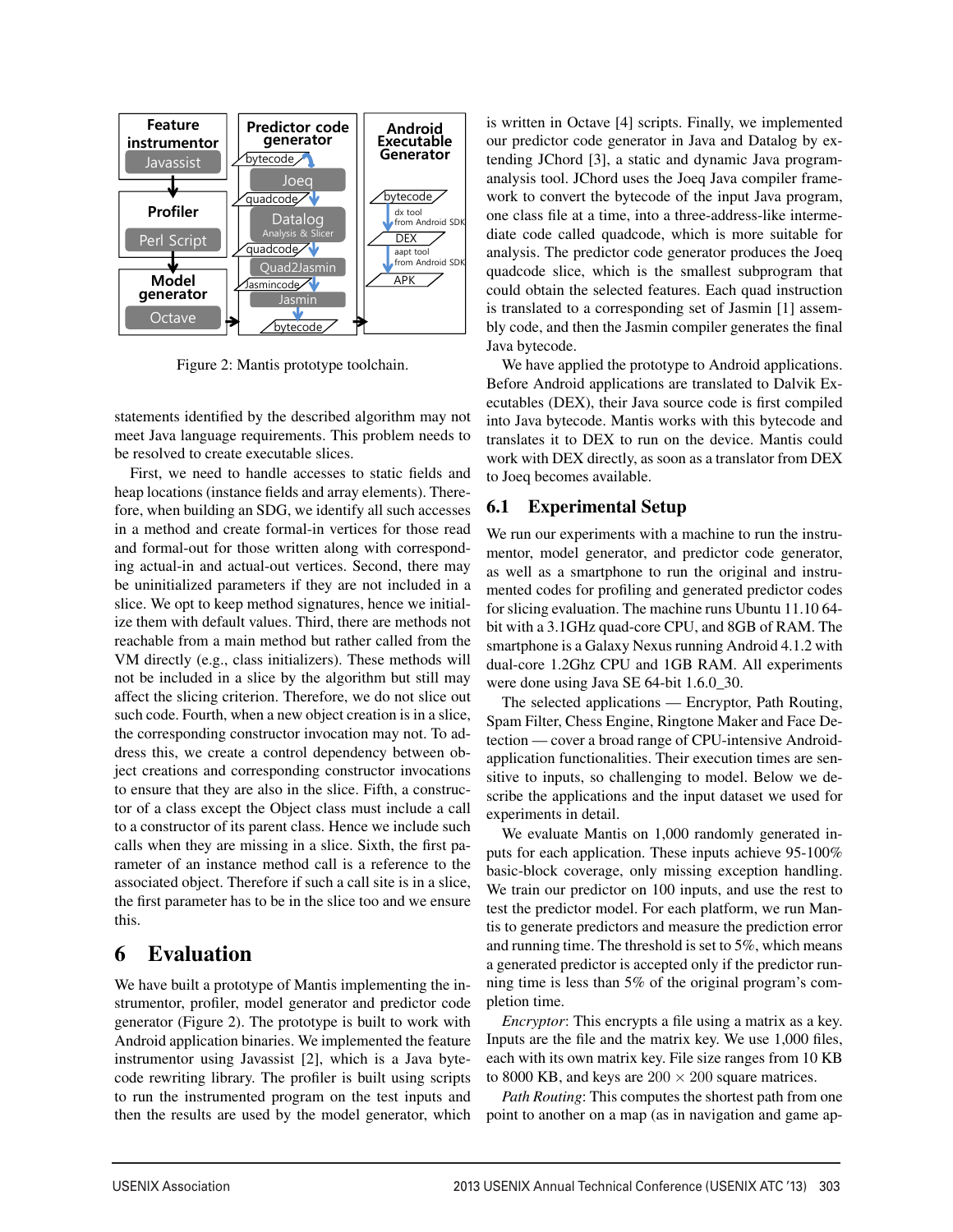| Application           | Prediction   | Prediction   | No. of detected | No. of chosen |
|-----------------------|--------------|--------------|-----------------|---------------|
|                       | error $(\%)$ | time $(\% )$ | features        | features      |
| Encryptor             | 3.6          | 0.18         | 28              |               |
| Path Routing          | 4.2          | 1.34         | 68              |               |
| Spam Filter           | 2.8          | 0.51         | 55              |               |
| Chess Engine          | 11.9         | 1.03         | 1084            |               |
| <b>Ringtone Maker</b> | 2.2          | 0.20         | 74              |               |
| Face Detection        | 4.9          | 0.62         | 107             |               |

Table 1: Prediction error, prediction time, the total number of features initially detected and the number of chosen features.

|                       | Application   Selected features                                                                                                                                                                                                                                                                                                                      | Generated model                                                                                                       |
|-----------------------|------------------------------------------------------------------------------------------------------------------------------------------------------------------------------------------------------------------------------------------------------------------------------------------------------------------------------------------------------|-----------------------------------------------------------------------------------------------------------------------|
| Encryptor             | Matrix-key size $(f_1)$ , Loop count of encryption $(f_2)$                                                                                                                                                                                                                                                                                           | $\begin{array}{ c c } \hline c_0f_1^2f_2+c_1f_1^2+c_2f_2+c_3\\ c_0f_1^2+c_1f_1+c_2\\ c_0f_1+c_1\\ \hline \end{array}$ |
| Path Routing          | Build map loop count $(f_1)$                                                                                                                                                                                                                                                                                                                         |                                                                                                                       |
| Spam Filter           | Inner loop count of sorting $(f_1)$                                                                                                                                                                                                                                                                                                                  |                                                                                                                       |
|                       |                                                                                                                                                                                                                                                                                                                                                      |                                                                                                                       |
| <b>Ringtone Maker</b> |                                                                                                                                                                                                                                                                                                                                                      |                                                                                                                       |
|                       | Chess Engine No. of game-tree leaves $(f_1)$ , No. of chess pieces $(f_2)$ $\begin{array}{c} c_0 f_1^3 + c_1 f_1 f_2 + c_2 f_2^2 + c_3 \end{array}$<br>ingtone Maker Cut interval length $(f_1)$<br><sup>3</sup> ace Detection Width of image $(f_1)$ , Height of image $(f_2)$<br>Face Detection   Width of image $(f_1)$ , Height of image $(f_2)$ |                                                                                                                       |

Table 2: Selected features and generated prediction models.

plications). We use 1,000 maps, each with 100-200 locations, and random paths among them. We queried a route for a single random pair of locations for each map.

*Spam Filter*: This application filters spam messages based on a collective database. At initialization, it collects the phone numbers of spam senders from several online databases and sorts them. Then it removes whitelisted numbers (from the user's phonebook) and builds a database. Subsequently, messages from senders in the database are blocked. We test Mantis with the initialization step; filtering has constant duration. We use 1,000 databases, each with 2,500 to 20,000 phone numbers.

*Chess Engine*: This is the decision part of a chess application. Similarly to many game applications, it receives the configuration of chess pieces as input and determines the best move using the Minimax algorithm. We set the game-tree depth to three. We use 1,000 randomly generated chess-piece configurations, each with up to 32 chess pieces.

*Ringtone maker*: This generates customized ringtones. Its input is a wav-format file and a time interval within the file. The application extracts that interval from the audio file and generates a new mp3 ringtone. We use 1,000 wav files, ranging from 1 to 10 minutes, and intervals starting at random positions and of lengths between 10 and 30 seconds.

*Face Detection*: This detects faces in an image by using the OpenCV library. It outputs a copy of the image, outlining faces with a red box. We use 1,000 images, of sizes between  $100 \times 100$  and  $900 \times 3000$  pixels.

#### 6.2 Experiment Results

Accurate and Efficient Prediction: We first evaluate the accuracy and efficiency of Mantis prediction. Table 1 reports the prediction error and predictor running time of Mantis-generated predictors, the total number of features initially detected, and the number of features actually chosen to build the prediction model for each application. The "prediction error" column measures the accuracy of our prediction. Let  $A(i)$  and  $E(i)$  denote the actual and predicted execution times, respectively, computed on input i. Then, this column denotes the prediction error of our approach as the average value of  $|A(i) - E(i)|/A(i)$  over all inputs  $i$ . The "prediction time" measures how long the predictor runs compared to the original program. Let  $P(i)$ denote the time to execute the predictor. This column denotes the average value of  $P(i)/A(i)$  over all inputs i.

Mantis achieves accuracy with prediction error within 5% in most cases, while each predictor runs around 1% of the original application's execution time, which is well under the 5% limit we assigned to Mantis.

We also show the effect of the number of training samples on prediction errors in Figure 3. For four applications, the curve of their prediction error plateaus before 50 input samples for training. For Chess Engine and Encryptor, the curve plateaus around 100 input samples for training. Since there is little to gain after the curve plateaus, we only use 100 input samples for training Mantis. Even for bigger input datasets of 10,000 samples, we only need about 100 input samples for training to obtain similar prediction accuracy.

Mantis generated interpretable and intuitive prediction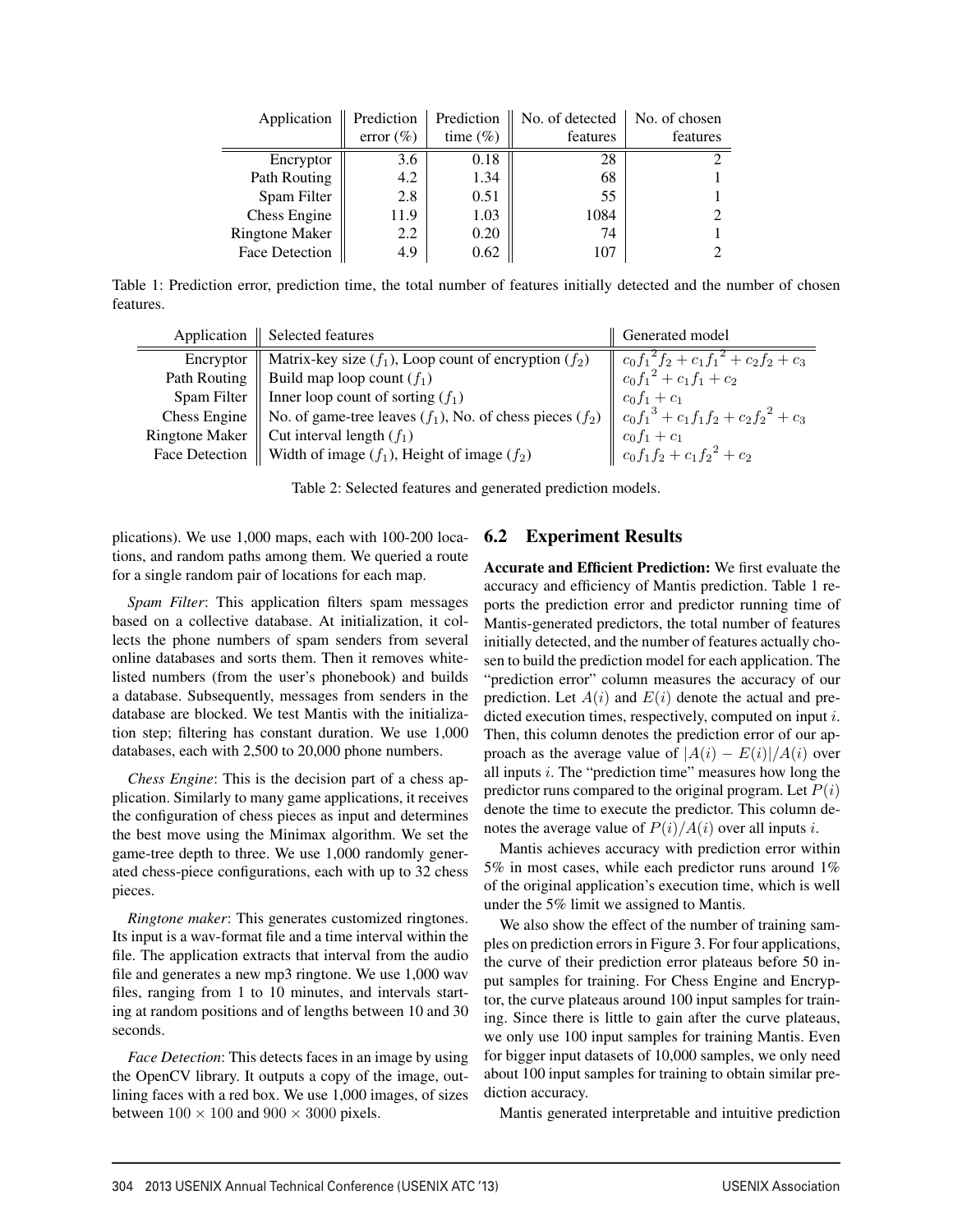

Figure 3: Prediction errors varying the number of input samples. The y-axis is truncated to 20 for clarity.

models by only choosing one or two among the many detected features unlike non-parametric methods. Table 2 shows the selected features and the generated polynomial prediction model for each application. In the model,  $c_n$  represents a constant real coefficient generated by the model generator and  $f_n$  represents the selected feature. The selected features are important factors in execution time, and they often interact in a non-linear way, which Mantis captures accurately. For example, for Encryptor, Mantis uses non-linear feature terms  $(f_1^2 f_2, f_1^2)$  to predict the execution time accurately.

Now we explain why Chess Engine has a higher error rate. Its execution time is related to the number of leaf nodes in the game tree. However, this feature can only be obtained late in the application execution and is dependent on almost all code that comes before it. Therefore, Mantis rejects this feature because it is too expensive. Note that we set the limit of predictor execution time to be 5% of the original application time. As the expensive feature is not usable, Mantis chooses alternative features: the number of nodes in the second level of the game tree and the number of chess pieces left; these features can capture the behavior of the number of leaf nodes in the game tree. Although they can only give a rough estimate of the number of leaf nodes in the game tree, the prediction error is still around only 12%.

Benefit of Non-linear Terms on Prediction Accuracy: Table 3 shows the prediction error rates of the models built by Mantis and Mantis-linear. Mantis-linear uses only linear terms  $(f_i)$ 's) for model generation. For Encryptor, Path Routing, and Face Detection, non-linear terms improve prediction accuracy significantly since Mantis-linear does not capture the interaction between features.

Benefit of Slicing on Prediction Time: Next we discuss how slicing improves the prediction time. In Table 4, we compare the prediction times of Mantis-generated pre-

| Application           | Mantis pred. | Mantis-linear       |  |  |
|-----------------------|--------------|---------------------|--|--|
|                       | error $(\%)$ | pred. error $(\% )$ |  |  |
| Encryptor             | 3.6          | 6.6                 |  |  |
| Path Routing          | 4.2          | 13.8                |  |  |
| Spam Filter           | 2.8          | 2.8                 |  |  |
| Chess Engine          | 11.9         | 13.2                |  |  |
| <b>Ringtone Maker</b> | 2.2          | 2.2                 |  |  |
| <b>Face Detection</b> | 4.9          | 52.7                |  |  |

Table 3: Prediction error of Mantis and Mantis-linear. Mantis-linear uses only linear terms  $(f_i)$  for model generation.

| Application           | Mantis pred. | PE pred.    |  |
|-----------------------|--------------|-------------|--|
|                       | time $(\%)$  | time $(\%)$ |  |
| Encryptor             | 0.20         | 100.08      |  |
| Path Routing          | 1.30         | 17.76       |  |
| Spam Filter           | 0.50         | 99.39       |  |
| Chess Engine          | 1.03         | 69.63       |  |
| <b>Ringtone Maker</b> | 0.20         | 0.04        |  |
| <b>Face Detection</b> | 0.61         | 0.17        |  |

Table 4: Prediction time of Mantis and PE.

dictors with those of predictors built with *partial execution*. Partial Execution (PE) runs the instrumented program only until the point where we obtain the chosen feature values.

Mantis reduces the prediction time significantly for Encryptor, Path Routing, Spam Filter, and Chess Engine. For these applications, PE predictors need to run a large piece of code, which includes code that is unrelated to the chosen features until their values are obtained.

Spam Filter and Encryptor are the worst cases for PE since the last updates of the chosen feature values occur near the end of their execution. In contrast, Ringtone Maker and Face Detection can obtain the chosen feature values cheaply even without slicing. This is because the values for the chosen features can be obtained at the very beginning in the application's execution. In fact, the Mantis-generated predictors of these applications take longer than PE because the generated code is less optimized than the code generated directly by the compiler.

Benefit of Slicing on Prediction Accuracy: To show the effect of slicing on prediction accuracy under a prediction time limit, we compare our results with those obtained using *bounded execution*. Bounded Execution (BE) gathers features by running an instrumented application for only a short period of time, which is the same as the time a Mantis-generated predictor would run. It then uses these gathered features with the Mantis model generator to build a prediction model.

As shown in Table 5, the prediction error rates of the models built by BE are much higher than those of the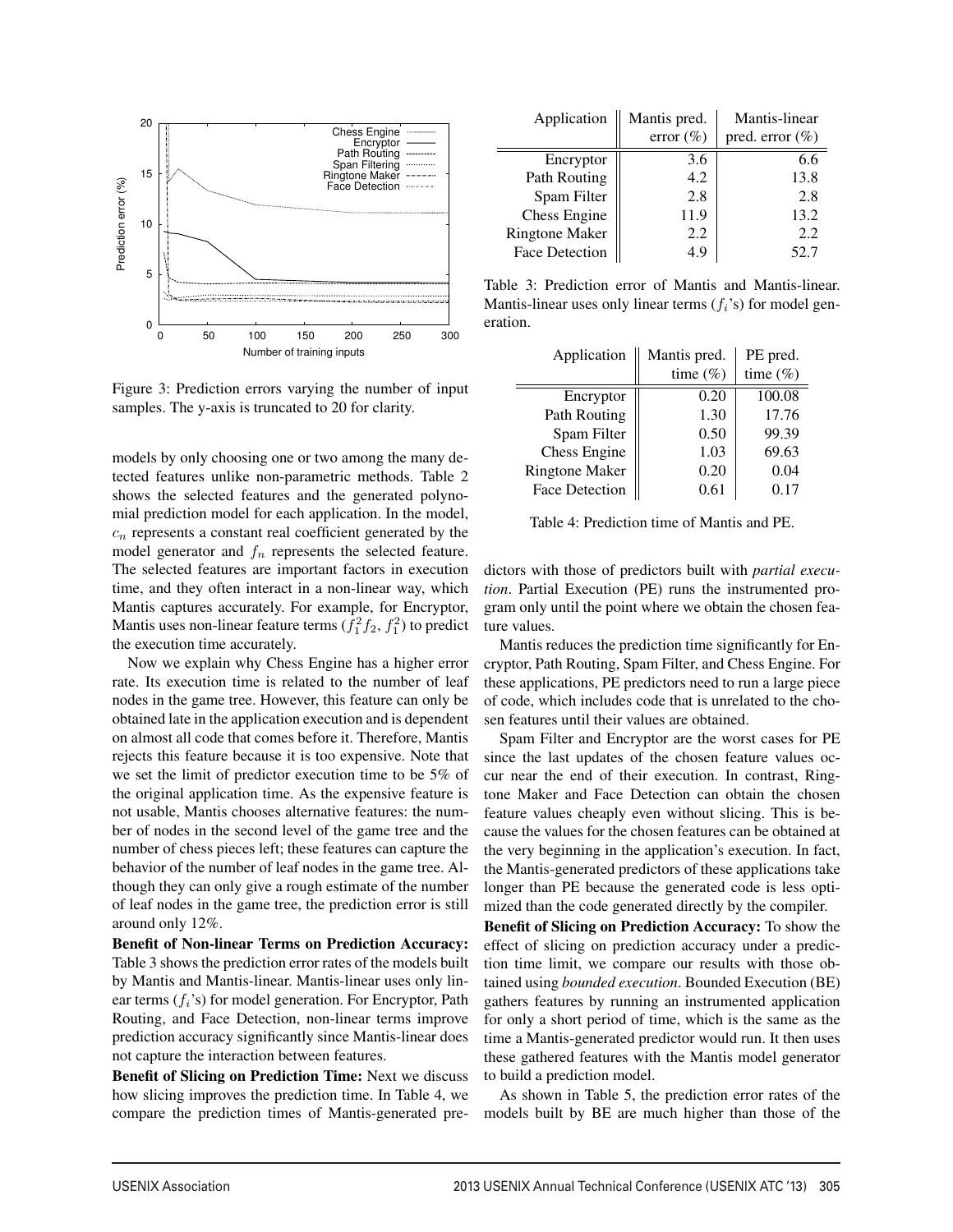|                       |                          | Galaxy S2    | Galaxy S3    |             |  |
|-----------------------|--------------------------|--------------|--------------|-------------|--|
| Application           | Prediction<br>Prediction |              | Prediction   | Prediction  |  |
|                       | error $(\% )$            | time $(\% )$ | error $(\%)$ | time $(\%)$ |  |
| Encryptor             | 4.6                      | 0.35         | 3.4          | 0.08        |  |
| Path Routing          | 4.1                      | 3.07         | 4.2          | 1.28        |  |
| Spam Filter           | 5.4                      | 1.52         | 2.2          | 0.52        |  |
| Chess Engine          | 9.7                      | 1.42         | 13.2         | 1.38        |  |
| <b>Ringtone Maker</b> | 3.7                      | 0.51         | 4.8          | 0.20        |  |
| Face Detection        | 5.1                      | 1.28         | 5.0          | 0.69        |  |

Table 6: Prediction error and time of Mantis running with Galaxy S2 and Galaxy S3.

| Application           | Mantis pred. | BE pred.     |  |
|-----------------------|--------------|--------------|--|
|                       | error $(\%)$ | error $(\%)$ |  |
| Encryptor             | 3.6          | 56.0         |  |
| Path Routing          | 4.2          | 64.0         |  |
| Spam Filter           | 2.8          | 36.2         |  |
| Chess Engine          | 11.9         | 26.1         |  |
| <b>Ringtone Maker</b> | 2.2          | 2.2          |  |
| <b>Face Detection</b> | 4.9          |              |  |

|                       | the x% background CPU load |        |        |        |
|-----------------------|----------------------------|--------|--------|--------|
| Application           | $x=0$                      | $x=50$ | $x=75$ | $x=99$ |
| Encryptor             | 3.6                        | 7.5    | 10.5   | 21.3   |
| Path Routing          | 4.2                        | 5.3    | 5.8    | 6.7    |
| Spam Filter           | 2.8                        | 4.7    | 5.2    | 5.8    |
| Chess Engine          | 11.9                       | 13.5   | 15.3   | 15.8   |
| <b>Ringtone Maker</b> | 2.2                        | 2.3    | 3.0    | 3.1    |
| <b>Face Detection</b> | 4.9                        | 5.3    | 5.6    | 5.8    |
|                       |                            |        |        |        |

 $\parallel$ 

Pred. error (%) for

Table 5: Prediction error of Mantis and BE.

models built by Mantis. This is because BE cannot exploit as many features as Mantis. For Spam Filter and Encryptor, no usable feature can be obtained by BE; thus, BE creates a prediction model with only a constant term for each of the two applications.

Prediction on Different Hardware Platforms: Next we evaluate whether Mantis generates accurate and efficient predictors on three different hardware platforms. Table 6 shows the results of Mantis with two additional smartphones: Galaxy S2 and Galaxy S3. Galaxy S2 has a dualcore 1.2Ghz CPU and 1GB RAM, running Android 4.0.3. Galaxy S3 has a quad-core 1.4Ghz CPU and 1GB RAM, running Android 4.0.4. As shown in the table, Mantis achieves low prediction errors and short prediction times with Galaxy S2 and Galaxy S3 as well. For each application, Mantis builds a model similar to the one generated for Galaxy Nexus. The chosen features for each device are the same as or equivalent (e.g., there can be multiple instrumented variables with the same value) to the chosen features for Galaxy Nexus, while the model coefficients are changed to match the speed of each device. The result shows that Mantis generates predictors robustly with different hardware platforms.

Prediction under Background Load: Finally, we evaluate how the predictors perform under changing environmental loads. Table 7 shows how much effect CPUintensive loads have on the performance of Mantis predictors for Galaxy Nexus. The application execution times under the background CPU-intensive load are compared to the predicted execution times of Mantis predictors gen-

Table 7: Prediction error of Mantis-generated predictors for Galaxy Nexus under background CPU-intensive loads.

erated with an idle smartphone. The background load is generated by the SysBench package [5], which consists of a configurable number of events that compute prime numbers. For our evaluation, the load is configured to initially have a steady 50%, 75%, or 99% CPU usage. The test applications run in the foreground.

As shown in the table, in most cases background load has only a moderate effect on the accuracy of Mantis predictors. This is mainly due to Android's scheduling policy, which gives a higher priority to the process that is actively running on the screen, or foreground, compared with the other processes running in the background. We observed that when an application was started and brought to the foreground, the Android system secured enough CPU time for the process to run smoothly by reducing the CPU occupancy of the background load.

However, the prediction error for Encryptor increases as the CPU load increases. Unlike the other applications, Encryptor creates a larger number of heap objects and calls Garbage Collection (GC) more often. We also observed that GC slows down under the heavy load, resulting in a slowdown of Encryptor's total execution time. This in turn makes it difficult for the Mantis predictor to predict the Encryptor execution time accurately under a heavy load. An extension of Mantis is to include environmental factors (e.g., the background CPU load) as features in Mantis prediction models.

Mantis Offline Stage Processing Time: Table 8 presents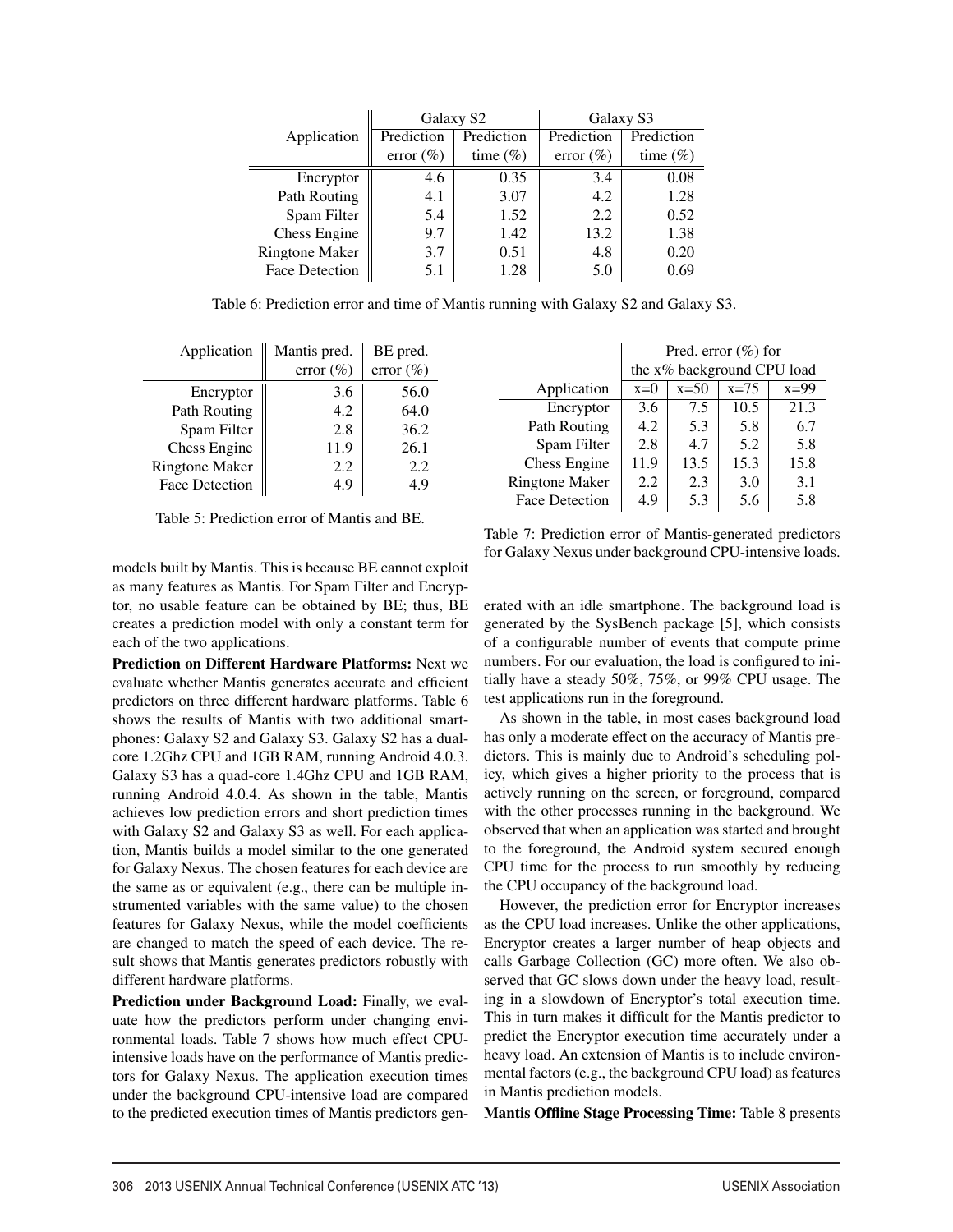| Application           | Profiling | Model gen. | Slicing | <b>Test</b> | Total | <b>Iterations</b> |
|-----------------------|-----------|------------|---------|-------------|-------|-------------------|
| Encryptor             | 2373      | 18         | 117     | 391         | 2900  |                   |
| Path Routing          | 363       | 28         | 114     | 14          | 519   |                   |
| Spam Filter           | 135       | 10         | 66      | 3           | 214   |                   |
| Chess Engine          | 6624      | 10229      | 6016    | 23142       | 46011 | 83                |
| <b>Ringtone Maker</b> | 2074      | 19         | 4565    |             | 6659  |                   |
| <b>Face Detection</b> | 1437      | 13         | 6412    | 179         | 8041  |                   |

Table 8: Mantis offline stage processing time (in seconds).

Mantis offline stage processing (profiling, model generation, slicing, and testing) time for all input training data. The total time is the sum of times of all steps. The last column shows how many times Mantis ran the model generation and slicing part due to rejected features. For the applications excluding Chess Engine, the total time is less than a few hours, the profiling part dominates, and the number of iterations in the feedback loop is small. Chess Engine's offline processing time takes 12.8 hours because of many rejected features. We leave speeding up this process as future work.

**Summary:** We have demonstrated that our prototype implemenation of Mantis generates good predictors for our test programs that estimate running time with high accuracy and very low cost. We have also compared our approach to simpler, intuitive approaches based on Partial Execution and Bounded Execution, showing that Mantis does significantly better in almost all cases, and as well in the few cases where Partial Execution happened upon good prediction features. Finally, we showed that Mantis predictors are accurate on three different hardware platforms and are little affected by variability in background CPU load.

## 7 Related Work

Much research has been devoted to modeling system behavior as a means of prediction for databases [16, 21], cluster computing [8, 39], networking [12, 31, 41], program optimization [26, 42], etc.

Prediction of basic program characteristics, execution time, or even resource consumption, has been used broadly to improve scheduling, provisioning, and optimization. Example domains include prediction of library and benchmark performance [28, 45], database query execution-time and resource prediction [16, 21], performance prediction for streaming applications based on control flow characterization [6], violations of Service-Level Agreements (SLAs) for cloud and web services [8, 39], and load balancing for network monitoring infrastructures [7]. Such work demonstrates significant benefits from prediction, but focuses on problem domains that have identifiable features (e.g., operator counts in database queries, or network packet header values) based

on expert knowledge, use domain-specific feature extraction that may not apply to general-purpose programs, or require high correlation between simple features (e.g., input size) and execution time.

Delving further into extraction of non-trivial features, research has explored extracting predictors from execution traces to model program complexity [17], to improve hardware simulation specificity [37, 38], and to find bugs cooperatively [32]. There has also been research on multicomponent systems (e.g., content-distribution networks) where the whole system may not be observable in one place. For example, extracting component dependencies (web objects in a distributed web service) can be useful for what-if analysis to predict how changing network configuration will impact user-perceived or global performance [12, 31, 41].

A large body of work has targeted worst-case behavior prediction, either focusing on identifying the inputs that cause it, or on estimating a tight upper bound [22, 30, 35, 36, 47] in embedded and/or real-time systems. Such efforts are helped by the fact that, by construction, the systems are more amenable to such analysis, for instance thanks to finite bounds on loop sizes. Other work focuses on modeling algorithmic complexity [17], simulation to derive worst-case running time [34], and symbolic execution and abstract evaluation to derive either worst-case inputs for a program [11], or asymptotic bounds on worstcase complexity [19, 20]. In contrast, our goal is to automatically generate an online, accurate predictor of the performance of particular invocations of a general-purpose program.

Finally, Mantis's machine learning algorithm for prediction is based on our earlier work [25]. In the prior work, we computed program features manually. In this work, we introduce program slicing to compute features cheaply and generate predictors automatically, apply our whole system to Android smartphone applications on multiple hardware platforms, and evaluate the benefits of slicing thoroughly.

## 8 Conclusion

In this paper, we presented Mantis, a framework that automatically generates program performance predictors that